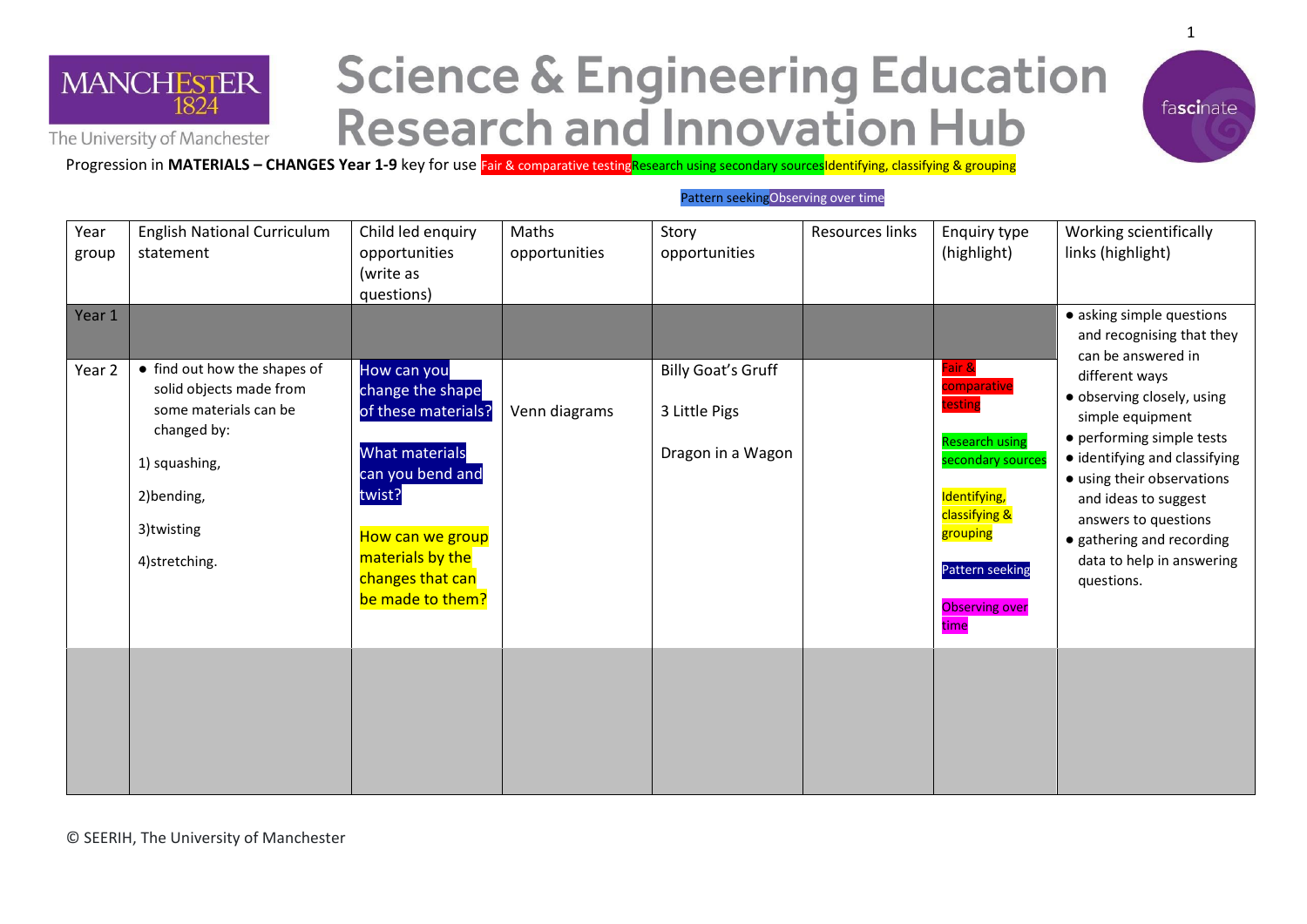|        |                                          |                          |                     |                    |                                            | $2^{\circ}$                   |
|--------|------------------------------------------|--------------------------|---------------------|--------------------|--------------------------------------------|-------------------------------|
| Year 3 | · describe in simple terms how           | <b>Classifying rocks</b> | Classification key/ | The Pebble in my   | Fair &                                     | · asking relevant questions   |
|        | fossils are formed when                  | based on their           | venn diagrams/      | pocket             | comparative                                | & using different types of    |
|        | things that have lived are               | physical properties      | tables              |                    | testing                                    | scientific enquiries to       |
|        | trapped within rock                      |                          |                     | Pebble - the story |                                            | answer them                   |
|        | • recognise that soils are made          | What is a fossil         | Measuring the       | of belonging       | <b>Research using</b><br>secondary sources | • setting up simple practical |
|        | from rocks and organic                   | and how is it            | mass or volume of   |                    |                                            | enquiries, comparative &      |
|        | matter.                                  | formed?                  | soil                |                    | Identifying,                               | fair tests                    |
|        |                                          |                          |                     |                    | classifying &                              | · making systematic and       |
|        |                                          | What is soil made        |                     |                    | grouping                                   | careful observations &,       |
|        |                                          | from?                    |                     |                    |                                            | where appropriate, taking     |
|        |                                          |                          |                     |                    | <b>Pattern seeking</b>                     | accurate measurements         |
|        |                                          | <b>Which soil drains</b> |                     |                    |                                            | using standard units, using   |
|        |                                          | fastest?                 |                     |                    | <b>Observing over</b>                      | a range of equipment,         |
|        |                                          |                          |                     |                    | time                                       | including thermometers &      |
| Year 4 | observe that some materials<br>$\bullet$ | Where is the best        | Measuring           | Charlie and the    | Fair &                                     | data loggers                  |
|        | change state when they are               | place to dry             | temperature/time    | Chocolate Factory  | comparative                                | · gathering, recording,       |
|        | heated or cooled, and                    | washing?                 |                     |                    | testing                                    | classifying and presenting    |
|        | measure or research the                  |                          | Tables and graphs   |                    |                                            | data in a variety of ways to  |
|        | temperature at which this                | <b>How does</b>          | - minutes it takes  |                    | <b>Research using</b>                      | help in answering             |
|        | happens in degrees Celsius               | temperature affect       | for ice cubes to    |                    | secondary sources                          | questions                     |
|        | $(^{\circ}C)$                            | the speed an ice         | melt                |                    | Identifying,                               | • recording findings using    |
|        | identify the part played by              | cube melts?              |                     |                    | classifying &                              | simple scientific language,   |
|        | evaporation and                          |                          |                     |                    | grouping                                   | drawings, labelled            |
|        | condensation in the water                | <b>How does ice</b>      |                     |                    |                                            | diagrams, keys, bar charts,   |
|        | cycle and associate the rate             | change as it is          |                     |                    | Pattern seeking                            | & tables                      |
|        | of evaporation with                      | heated to 100            |                     |                    |                                            | • reporting on findings from  |
|        | temperature.                             |                          |                     |                    | <b>Observing over</b>                      | enquiries, including oral &   |
|        |                                          | degrees?                 |                     |                    | time                                       | written explanations,         |
|        |                                          |                          |                     |                    |                                            | displays or presentations     |
|        |                                          | Does everything          |                     |                    |                                            | of results & conclusions      |
|        |                                          | boil at 100              |                     |                    |                                            | · using results to draw       |
|        |                                          | degrees?                 |                     |                    |                                            | simple conclusions, make      |
|        |                                          |                          |                     |                    |                                            | predictions for new values,   |
|        |                                          |                          |                     |                    |                                            | suggest improvements &        |
|        |                                          |                          |                     |                    |                                            | raise further questions       |
|        |                                          |                          |                     |                    |                                            | · identifying differences,    |
|        |                                          |                          |                     |                    |                                            | similarities or changes       |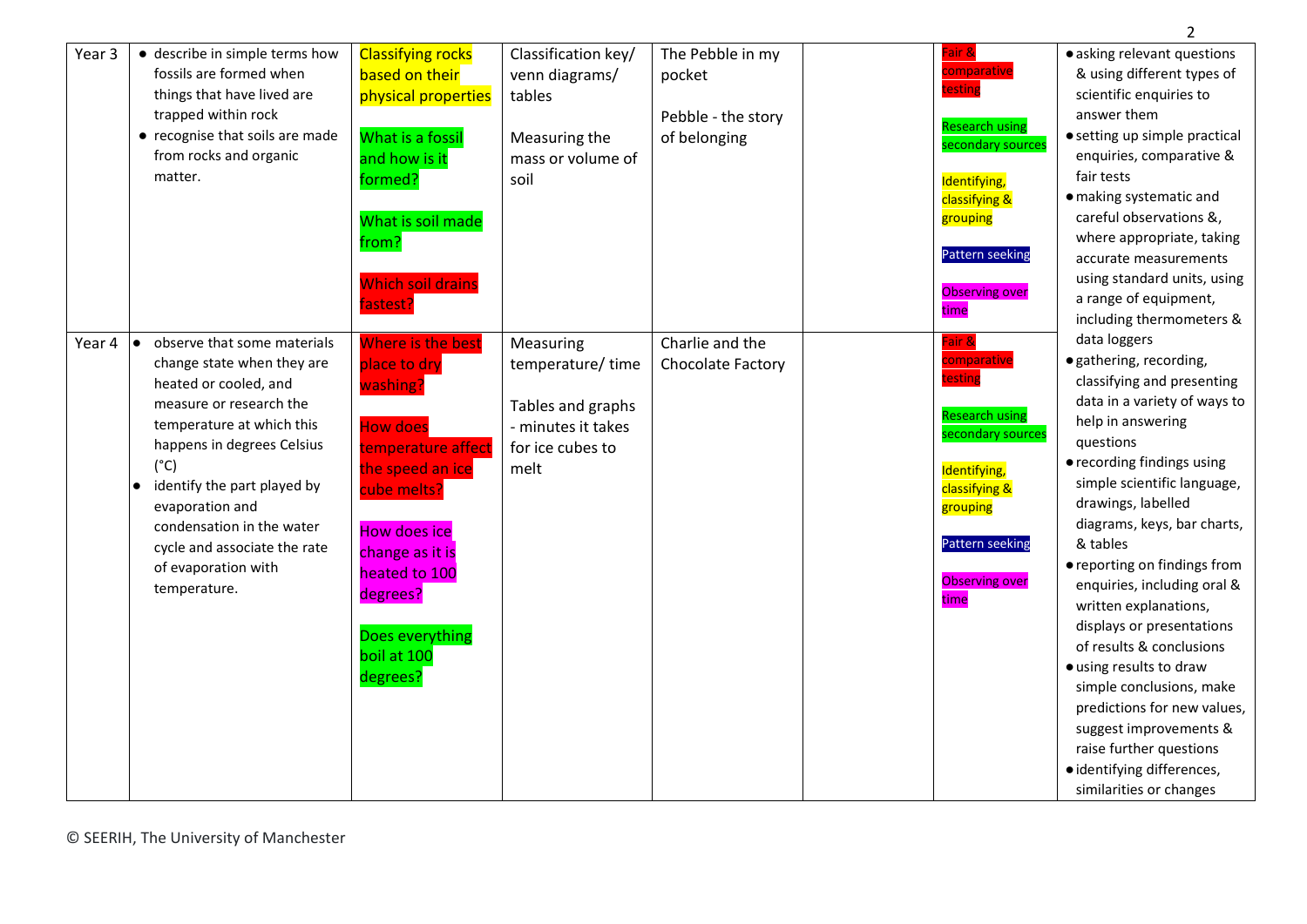|        |     |                                 |                         |                   |      |                        | 3                             |
|--------|-----|---------------------------------|-------------------------|-------------------|------|------------------------|-------------------------------|
|        |     |                                 |                         |                   |      |                        | related to simple scientific  |
|        |     |                                 |                         |                   |      |                        | ideas and processes           |
|        |     |                                 |                         |                   |      |                        | • using straightforward       |
|        |     |                                 |                         |                   |      |                        | scientific evidence to        |
|        |     |                                 |                         |                   |      |                        | answer questions or to        |
|        |     |                                 |                         |                   |      |                        | support their findings.       |
|        |     |                                 |                         |                   |      |                        |                               |
|        |     |                                 |                         |                   |      |                        |                               |
|        |     |                                 |                         |                   |      |                        |                               |
|        |     |                                 |                         |                   |      |                        |                               |
| Year 5 | l e | know that some materials        | How much sugar          | Graph work for    | Itch | Fair &                 | · planning different types of |
|        |     | will dissolve in liquid to form | can be dissolved in     | changes in state  |      | comparative            | scientific enquiries to       |
|        |     | a solution, and describe how    | a cup of water?         |                   |      | testing                | answer questions,             |
|        |     | to recover a substance from a   | (How sweet can          | Measurement and   |      |                        | including recognising and     |
|        |     | solution                        | you make your           | reading scales    |      | <b>Research using</b>  | controlling variables         |
|        |     | give reasons, based on          | tea?)                   |                   |      | secondary sources      | where necessary               |
|        |     | evidence from comparative       |                         | Data logging      |      | Identifying,           | · taking measurements,        |
|        |     | and fair tests, for the         | <b>What material is</b> |                   |      | classifying &          | using a range of scientific   |
|        |     | particular uses of everyday     | best for making a       | Looking for the   |      | grouping               | equipment, with               |
|        |     | materials, including metals,    | coat?                   | trends in results |      |                        | increasing accuracy and       |
|        |     | wood and plastic                |                         |                   |      | <b>Pattern seeking</b> | precision, taking repeat      |
|        |     | demonstrate that dissolving,    | Which of the            |                   |      |                        | readings when                 |
|        |     | mixing and changes of state     |                         |                   |      | <b>Observing over</b>  | appropriate                   |
|        |     | are reversible changes          | following               |                   |      | time                   | • recording data and results  |
|        |     | explain that some changes       | experiments (give       |                   |      |                        | of increasing complexity      |
|        |     | result in the formation of      | some reversible         |                   |      |                        | using scientific diagrams     |
|        |     | new materials, and that this    | and some                |                   |      |                        | and labels, classification    |
|        |     | kind of change is not usually   | irreversible) can be    |                   |      |                        | keys, tables, scatter         |
|        |     | reversible, including changes   | reversed?               |                   |      |                        | graphs, bar and line          |
|        |     | associated with burning and     |                         |                   |      |                        | graphs                        |
|        |     | the action of acid on           | How can you get         |                   |      |                        | • using test results to make  |
|        |     | bicarbonate of soda.            | the salt back from      |                   |      |                        | predictions to set up         |
|        |     |                                 | the water?              |                   |      |                        | further comparative and       |
|        |     |                                 |                         |                   |      |                        | fair tests                    |
|        |     |                                 | What amount of          |                   |      |                        | • reporting and presenting    |
|        |     |                                 | vinegar/                |                   |      |                        | findings from enquiries,      |
|        |     |                                 | bicarbonate of          |                   |      |                        | including conclusions,        |
|        |     |                                 | soda best inflates      |                   |      |                        |                               |
|        |     |                                 | the balloon?            |                   |      |                        | causal relationships and      |

© SEERIH, The University of Manchester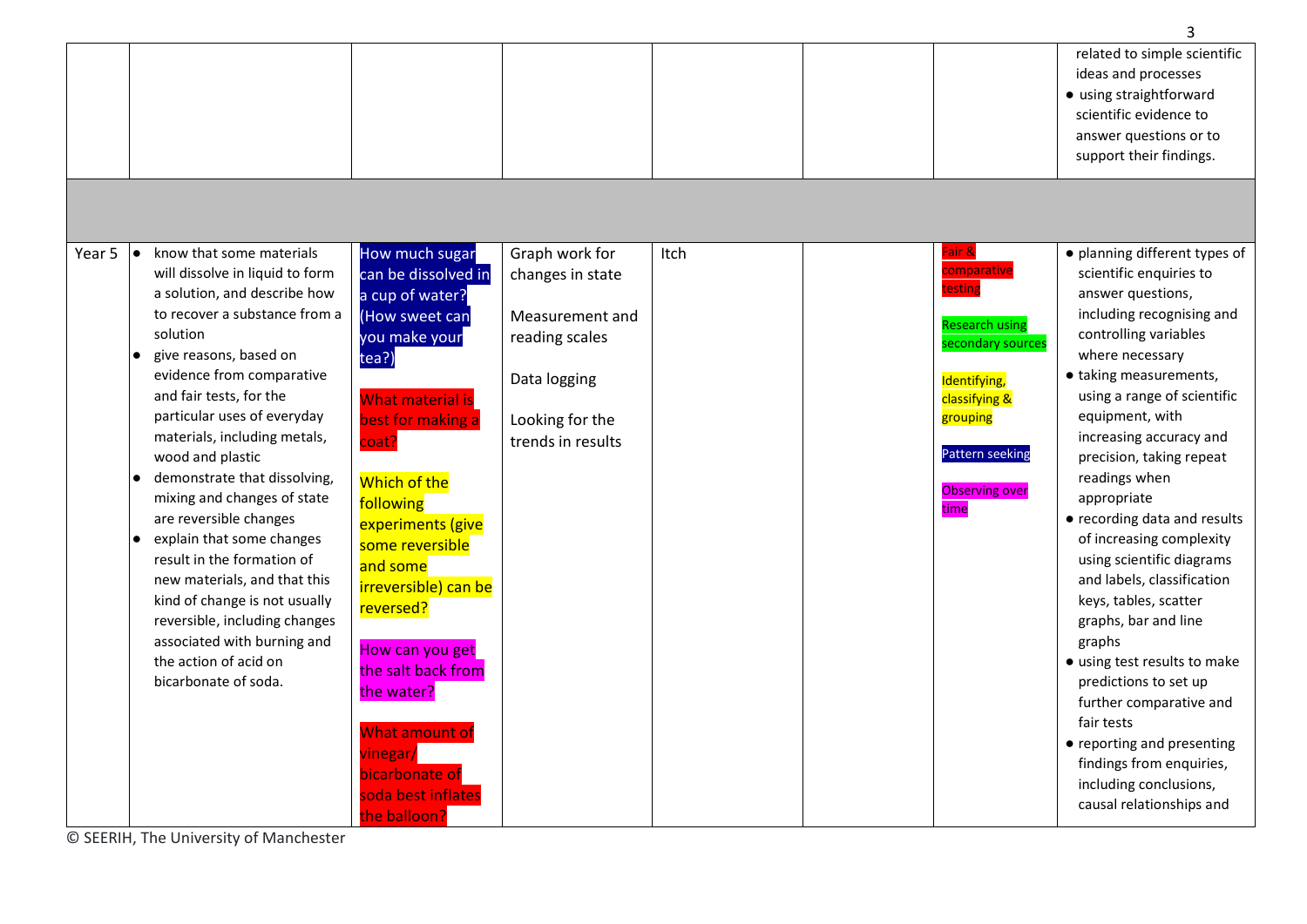| Year 6                   |                                                                                                                                                                                                                                                                                                                                                                                                                                                                                                                                                                            |                                                                                                                                                                                                                                                                                                                                                            |                                                                                                                                             |  |                                                                                                                                                                                 | explanations of and<br>degree of trust in results,<br>in oral and written forms<br>such as displays and other<br>presentations<br>· identifying scientific<br>evidence that has been<br>used to support or refute<br>ideas or arguments.                                                                                                                                                                                                                                                                                                                                                                            |
|--------------------------|----------------------------------------------------------------------------------------------------------------------------------------------------------------------------------------------------------------------------------------------------------------------------------------------------------------------------------------------------------------------------------------------------------------------------------------------------------------------------------------------------------------------------------------------------------------------------|------------------------------------------------------------------------------------------------------------------------------------------------------------------------------------------------------------------------------------------------------------------------------------------------------------------------------------------------------------|---------------------------------------------------------------------------------------------------------------------------------------------|--|---------------------------------------------------------------------------------------------------------------------------------------------------------------------------------|---------------------------------------------------------------------------------------------------------------------------------------------------------------------------------------------------------------------------------------------------------------------------------------------------------------------------------------------------------------------------------------------------------------------------------------------------------------------------------------------------------------------------------------------------------------------------------------------------------------------|
|                          |                                                                                                                                                                                                                                                                                                                                                                                                                                                                                                                                                                            |                                                                                                                                                                                                                                                                                                                                                            |                                                                                                                                             |  |                                                                                                                                                                                 |                                                                                                                                                                                                                                                                                                                                                                                                                                                                                                                                                                                                                     |
| Key<br><b>Stage</b><br>3 | The particulate nature of<br>matter<br>• changes of state in terms of<br>the particle model.<br>Atoms, elements & compounds<br>· differences between atoms,<br>elements and compounds<br>• chemical symbols and<br>formulae for elements and<br>compounds<br>• conservation of mass changes<br>of state and chemical<br>reactions.<br>Pure and impure substances<br>• mixtures, including dissolving<br>· diffusion in terms of the<br>particle model<br>• simple techniques for<br>separating mixtures:<br>filtration, evaporation,<br>distillation and<br>chromatography | What happens to<br>the temperature of<br>water as it changes<br>state?<br>What do you have<br>to do to iron and<br>sulphur for it to<br>react?<br>What happens to<br>the mass when<br>you burn<br>magnesium?<br>Can you get the<br>salt back out of the<br>water?<br>How can you<br>separate - sand<br>and water; ink and<br>water; different<br>food dyes | Ratios of atoms in<br>compounds<br>Graph work<br>Comparing masses<br>in conservation of<br>mass<br>Measuring mass,<br>pH and<br>temperature |  | Fair &<br>comparative<br>testing<br><b>Research using</b><br>secondary sources<br>Identifying,<br>classifying &<br>grouping<br>Pattern seeking<br><b>Observing over</b><br>time | <b>Scientific attitudes</b><br>• pay attention to<br>objectivity and concern<br>for accuracy, precision,<br>repeatability and<br>reproducibility<br>· understand that scientific<br>methods and theories<br>develop as earlier<br>explanations are modified<br>to take account of new<br>evidence and ideas,<br>together with the<br>importance of publishing<br>results and peer review<br>• evaluate risks.<br><b>Experimental skills and</b><br>investigations<br>• ask questions and develop<br>a line of enquiry based on<br>observations of the real<br>world, alongside prior<br>knowledge and<br>experience |

© SEERIH, The University of Manchester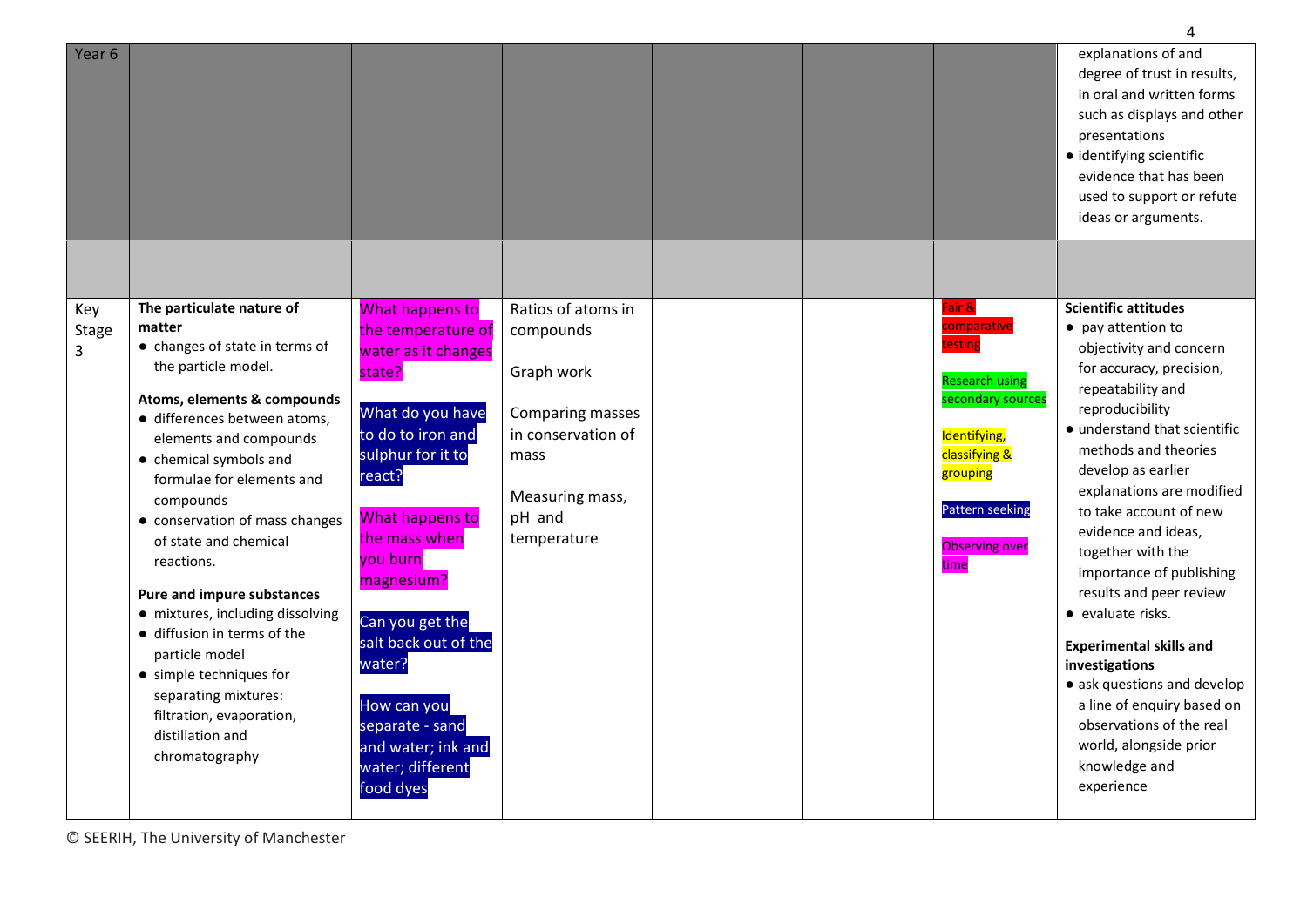|                                     |                       | 5                              |
|-------------------------------------|-----------------------|--------------------------------|
| <b>Chemical reactions</b>           | What has              | · make predictions using       |
| $\bullet$ chemical reactions as the | happened to the       | scientific knowledge and       |
| rearrangement of atoms              | elements? (for any    | understanding                  |
| • representing chemical             | chemical reaction).   | • select, plan and carry out   |
| reactions using formulae and        | What happens to       | the most appropriate           |
| using equations                     | atoms in a            | types of scientific            |
| • combustion, thermal               | chemical reaction?    | enquiries to test              |
| decomposition, oxidation and        | (can use molymod)     | predictions, including         |
| displacement reactions              |                       | identifying independent,       |
| • defining acids and alkalis in     | <b>What household</b> | dependent and control          |
| terms of neutralisation             | solutions are acids   | variables, where               |
| reactions                           | and alkalis?          | appropriate                    |
| • the pH scale for measuring        |                       | • use appropriate              |
| acidity/alkalinity; and             | What is the pH of     | techniques, apparatus,         |
| indicators                          | different             | and materials during           |
| • reactions of acids with metals    | household             | fieldwork and laboratory       |
| to produce a salt plus              |                       | work, paying attention to      |
| hydrogen                            | products?             | health and safety              |
| • reactions of acids with alkalis   |                       | • make and record              |
| to produce a salt plus water        | What does an acid     | observations and               |
| • what catalysts do.                | and alkali            | measurements using a           |
|                                     | produce? How can      | range of methods for           |
| <b>Energetics</b>                   | they be separated?    | different investigations;      |
| • energy changes on changes         |                       | and evaluate the               |
| of state (qualitative)              | How can we speed      | reliability of methods and     |
| • exothermic and endothermic        | up a reaction?        | suggest possible               |
| chemical reactions                  |                       | improvements                   |
| (qualitative).                      | What happens to       | • apply sampling               |
| • the order of metals and           | the temperature       | techniques.                    |
| carbon in the reactivity series     | when 2 chemicals      |                                |
| • the use of carbon in              | react?                | <b>Analysis and evaluation</b> |
| obtaining metals from metal         |                       | • apply mathematical           |
| oxides                              | <b>How is</b>         | concepts and calculate         |
| • properties of ceramics,           | iron/copper/alumi     | results                        |
| polymers and composites             | nium extracted        | • present observations and     |
| (qualitative).                      | from its ore?         | data using appropriate         |
|                                     |                       | methods, including tables      |
|                                     |                       | and graphs                     |

© SEERIH, The University of Manchester